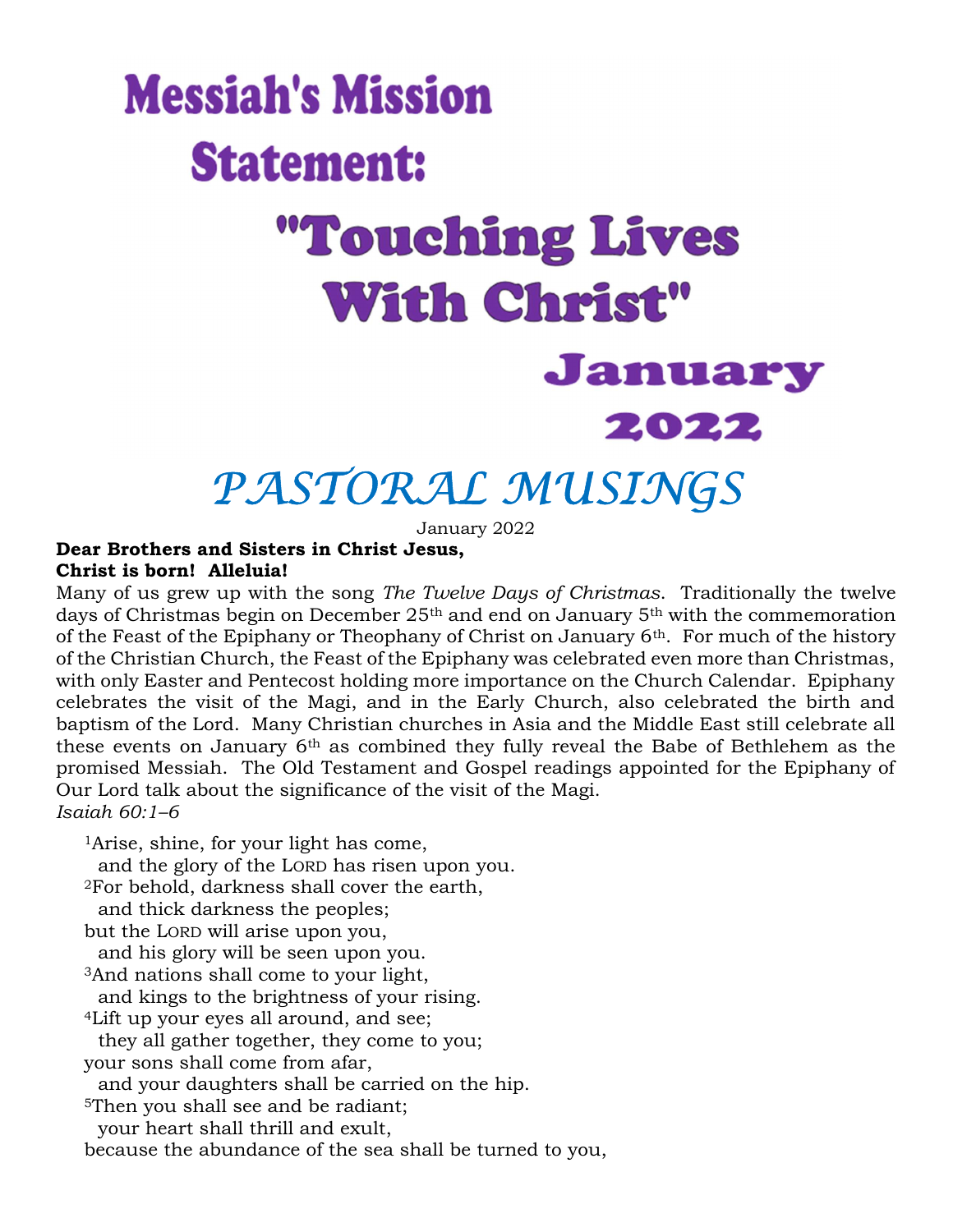the wealth of the nations shall come to you. <sup>6</sup>A multitude of camels shall cover you, the young camels of Midian and Ephah; all those from Sheba shall come. They shall bring gold and frankincense,

and shall bring good news, the praises of the LORD.

#### Matthew 2:1–12

<sup>1</sup>Now after Jesus was born in Bethlehem of Judea in the days of Herod the king, behold, wise men from the east came to Jerusalem, <sup>2</sup>saying, "Where is he who has been born king of the Jews? For we saw his star when it rose and have come to worship him." 3When Herod the king heard this, he was troubled, and all Jerusalem with him; 4and assembling all the chief priests and scribes of the people, he inquired of them where the Christ was to be born. <sup>5</sup>They told him, "In Bethlehem of Judea, for so it is written by the prophet:

<sup>6</sup>"'And you, O Bethlehem, in the land of Judah, are by no means least among the rulers of Judah; for from you shall come a ruler who will shepherd my people Israel."

<sup>7</sup>Then Herod summoned the wise men secretly and ascertained from them what time the star had appeared. 8And he sent them to Bethlehem, saying, "Go and search diligently for the child, and when you have found him, bring me word, that I too may come and worship him." <sup>9</sup>After listening to the king, they went on their way. And behold, the star that they had seen when it rose went before them until it came to rest over the place where the child was. <sup>10</sup>When they saw the star, they rejoiced exceedingly with great joy. <sup>11</sup>And going into the house they saw the child with Mary his mother, and they fell down and worshiped him. Then, opening their treasures, they offered him gifts, gold and frankincense and myrrh. <sup>12</sup>And being warned in a dream not to return to Herod, they departed to their own country by another way.

This picture is a depiction of The Adoration of the Magi by 17<sup>th</sup> century artist Bartolome Esteban Murillo. Church tradition holds that the names of the Magi were Balthasar, Melchior, and Caspar (Gaspar). The adoration of the Magi was so important to the early Christians that on Epiphany it was common to have the priest come over to your house for an annual house blessing during which "B+M+C (year)" were written in chalk on the lintel of the front door, signifying that house being blessed by Christ Himself for that particular year.

Then, St. Paul, in the Epistle reading for the Epiphany, relates the fact that all that God the Father has decided to reveal to the world concerning His plan for salvation has been revealed in His Son, our Savior and Lord, Jesus Christ.

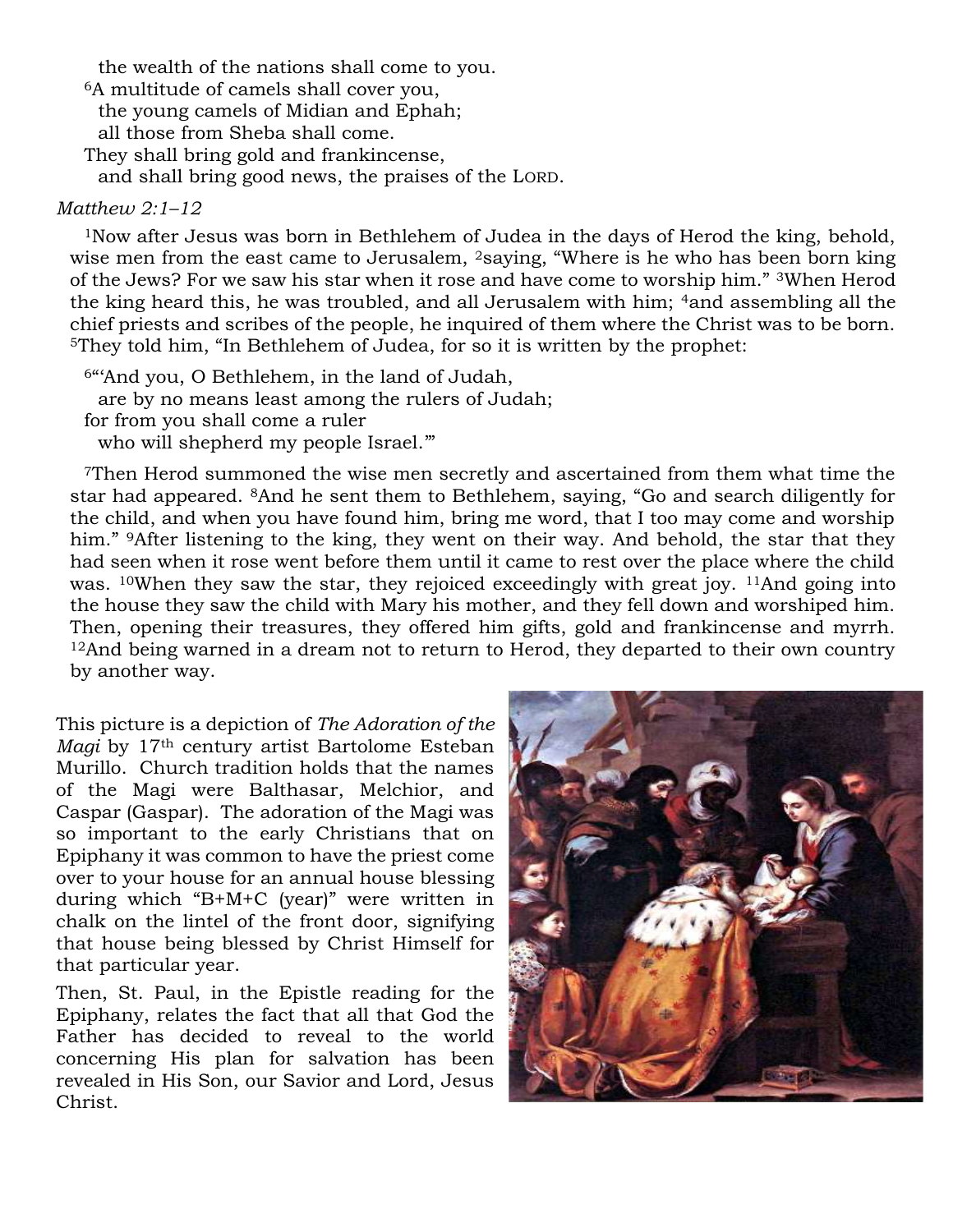#### Ephesians 3:1–12

<sup>1</sup>For this reason I, Paul, a prisoner for Christ Jesus on behalf of you Gentiles—  $^2$  assuming that you have heard of the stewardship of God's grace that was given to me for you, 3how the mystery was made known to me by revelation, as I have written briefly. 4When you read this, you can perceive my insight into the mystery of Christ, <sup>5</sup>which was not made known to the sons of men in other generations as it has now been revealed to his holy apostles and prophets by the Spirit. 6This mystery is that the Gentiles are fellow heirs, members of the same body, and partakers of the promise in Christ Jesus through the gospel.

<sup>7</sup>Of this gospel I was made a minister according to the gift of God's grace, which was given me by the working of his power. 8To me, though I am the very least of all the saints, this grace was given, to preach to the Gentiles the unsearchable riches of Christ, <sup>9</sup>and to bring to light for everyone what is the plan of the mystery hidden for ages in God who created all things, 10so that through the church the manifold wisdom of God might now be made known to the rulers and authorities in the heavenly places. <sup>11</sup>This was according to the eternal purpose that he has realized in Christ Jesus our Lord, 12in whom we have boldness and access with confidence through our faith in him.

As we begin the year of our Lord 2022, let us, as the Christ Child has been fully revealed to us, bring that revelation to all the world, singing the praises of God the Father for the gift of His Son, Jesus Christ as we are empowered by the Holy Spirit living in us. Numbers 6:22–27

 $22$ The LORD spoke to Moses, saying,  $23$  Speak to Aaron and his sons, saying, Thus you shall bless the people of Israel: you shall say to them,

<sup>24</sup>The LORD bless you and keep you;

<sup>25</sup>the LORD make his face to shine upon you and be gracious to you;

<sup>26</sup>the LORD lift up his countenance upon you and give you peace.

<sup>27</sup>So shall they put my name upon the people of Israel, and I will bless them."

#### Dear Brothers and Sisters in Christ,

For the year of our Lord 2022,

The Lord bless you and keep you.

The Lord make His face to shine upon you and be gracious to you.

The Lord look upon you with His favor and give you  $\overline{\mathcal{F}}$  peace.

Amen.

#### In Service to the Messiah and All God's People, Pastor Scott



Congregational Planning Retreat POSTPONED

Saturday April 30<sup>th</sup> 9am – 4pm

Your church appreciates your attendance and input as we prayerfully seek God's guidance in the planning of Messiah's future and service to Him.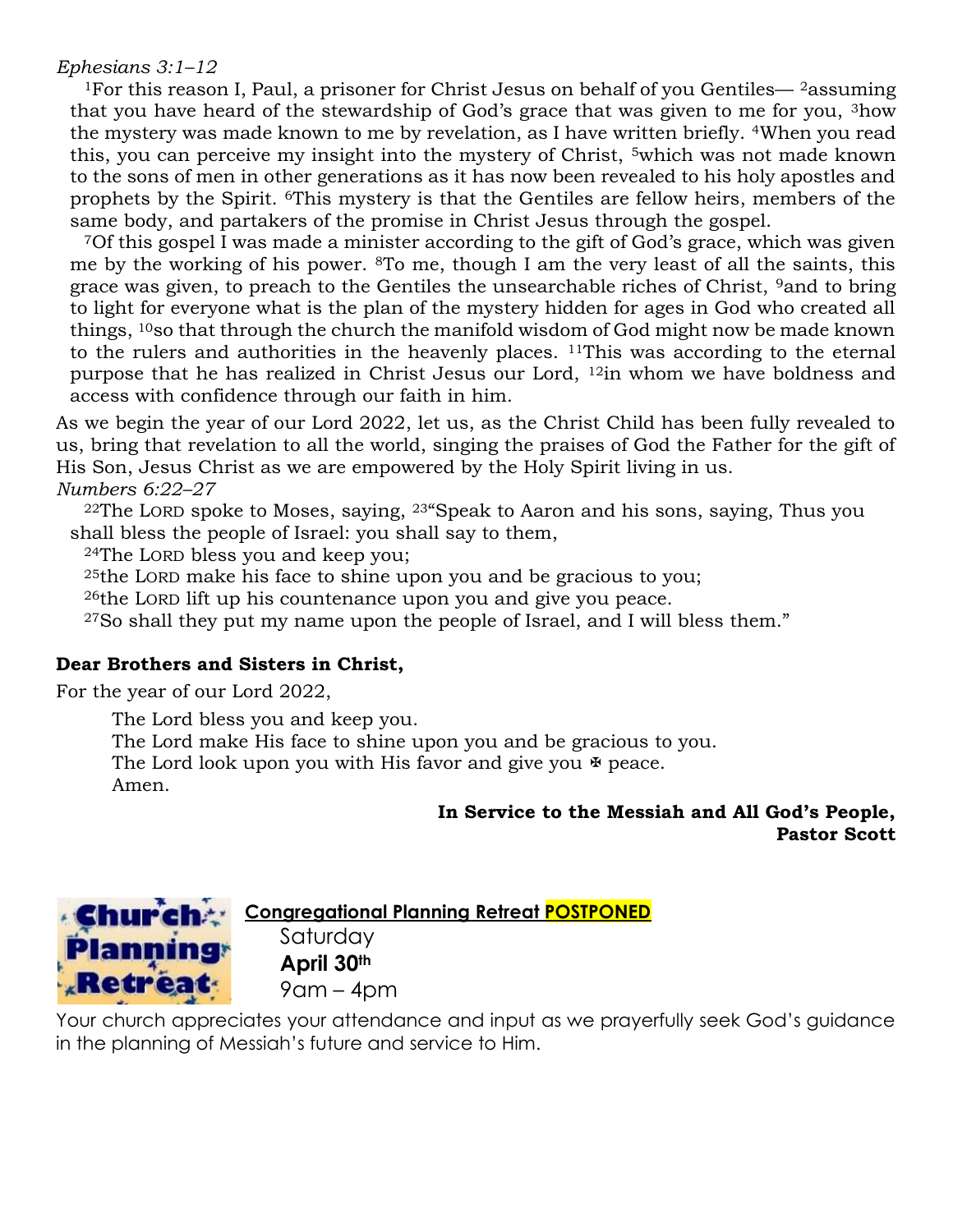#### Be a Wise Man (or Woman or Child): Search for Jesus in 2022

Now after Jesus was born in Bethlehem of Judea in the days of Herod the king, behold, wise men from the east came to Jerusalem, saying, "Where is he who has been born king of the Jews? For we saw his star when it rose and have come to worship him". Matthew 2: 1-2.

Shortly after Jesus birth, God provided a star for the wise men to follow to the birthplace of Jesus so that they could come and worship him. But over 2000 years later, what do we follow to search for Jesus so that we can worship him? Fortunately, God has provided His Church as a location to come and search for Jesus and worship him. Our search for Jesus begins at our baptism where the Holy Spirit pours out faith through water and he power of God's Word. Our infant faith is strengthened when we regularly read or hear God's Word. Faith is also strengthened by regularly receiving the sacrament of Holy Communion.

January is where many people make resolutions to improve their life. A weight loss goal is a typical resolution. Spending more time with family may be another. Why not make a resolution to begin to search or make a more concerted effort to search for Jesus in 2022? Below are a few suggestions to consider.

- If you are your children are not baptized, talk to Pastor Scott about having this done in early 2022.
- If you or your older children (6<sup>th</sup> grade and up) are not confirmed, talk to Pastor Scott about attending confirmation classes.
- Increase the number of times you attend church in 2022. If you would like to know how many times you attended in 2021, contact the church secretary. She enters weekly attendance by person in a computer application. Then make a resolution to increase that number in 2022.
- Bring your children to Sunday School.
- Attend Sunday morning Adult Bible Class.
- Read a devotional every day. The church provides the Portals of Prayers every quarter as a source of devotionals. Look for those on one of the tables as you enter the church building. Lutheran Hour Ministries also provides daily devotions at the following website: www.lhm.org.
- Attend the women's Bible study on Wednesday at 10:00 AM at church.

 Start a weekly or monthly small group Bible study among church members or neighbors. Through the Power of the Holy Spirit and your participation in Word and Sacrament ministry, you will have a successful search for Jesus in 2022! All thanks to God the Father for providing His Church with faithful preachers and teachers as our guiding star. May You Have a Blessed 2022!

#### Robert Kunkel, Elder



#### 2022 Offering Envelopes

The 2022 offering envelopes are here. Please pick yours up from the table in the narthex. If you don't have an assigned envelope number and want one, please contact Judy Kunkel.

#### 2021 Contribution Statements

Contribution statements for 2021 will be available soon after the new year. In 2021, under the Tax Cuts and Jobs Act (TCJA), single U.S. taxpayers can deduct up to \$300 in charitable donations made in 2021 even if they choose to take the standard deduction. Married couples can deduct up to \$600 of



charitable donations for 2021 even if they take the standard deduction. Your church contribution statements will serve as proof of these donations.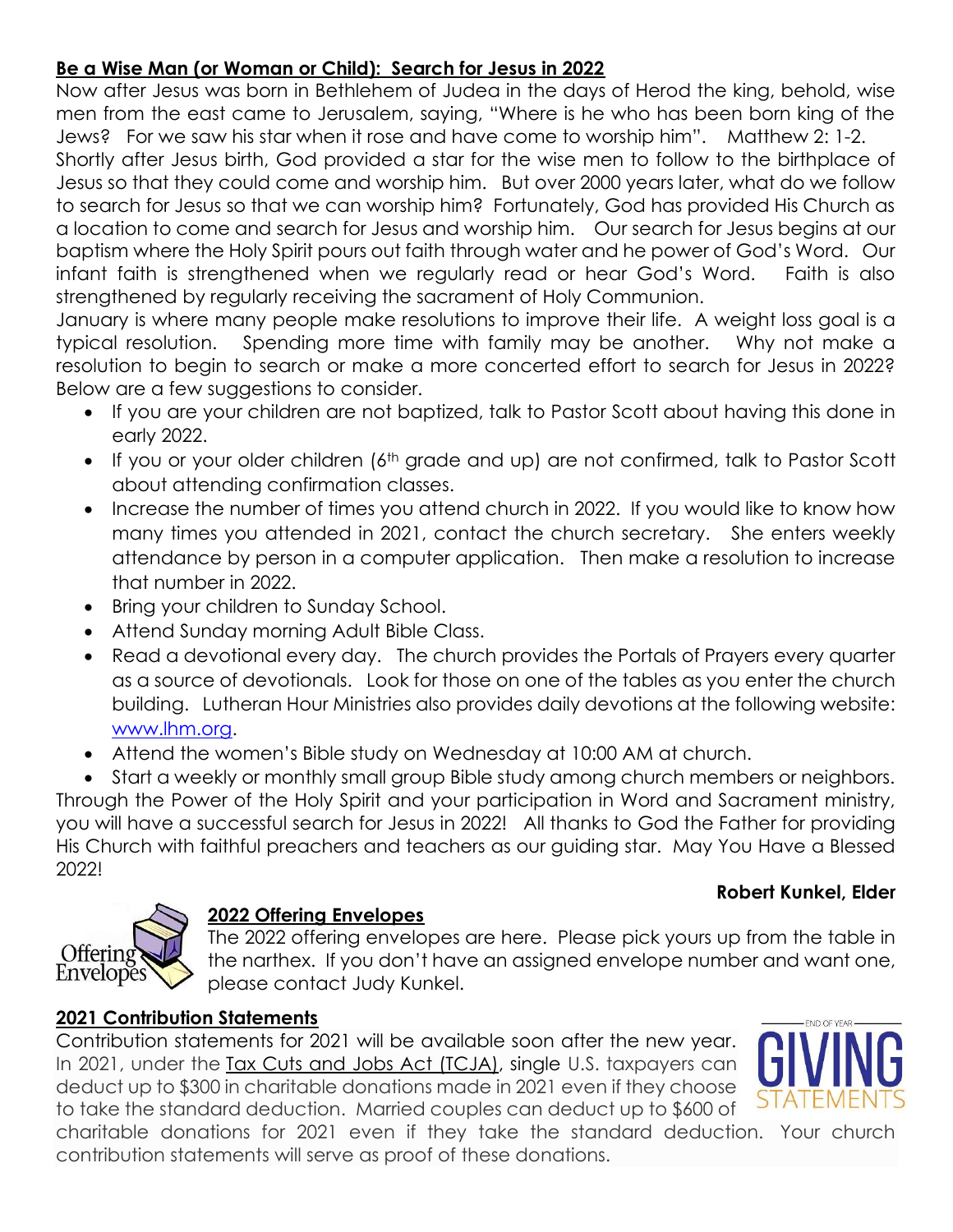

#### Women's Bible Study

The Women's Bible Study will meet beginning Wednesday, January 5 at 10 a.m. in the Narthex at Messiah. One the 5th, we will study Mary, the last study in "Be Thou My Guide". On Wednesday, January 12, we will

begin the study "Soul Spa" by Sharla Fritz. During this 8-week study, we will sample 28 different experiences that will help you draw upon the spiritual renewal that only the Holy Spirit offers. He will soothe your hurts and fill you with hope. He will nurture your soul with grace and mercy and peace. Please join us in 2022. All members and friends are invited and encouraged to join us.

#### Sunday School

All children are invited to Sunday School in 2022. This is a great time to begin this experience with your children. Sunday School and Adult Bible Class begin at 8:45 every Sunday morning. Children and adults of all ages are invited and encouraged to join us as we study God's word and learn about Jesus. Classes are available for all ages.





#### Our Church's New Mobile App is Here!

We are pleased to announce we have an upgraded mobile app! Vanco, our eGiving provider, has launched an updated mobile app called Vanco Mobile. This new mobile app will be replacing GivePlus Mobile. With Vanco Mobile, you can send one-time donations or set recurring gifts.

#### How Do You Download Vanco Mobile?

It's easy! Head over to the App Store or Google Play to download Vanco Mobile for free. **Be** sure to download this app soon, as GivePlus Mobile will be retired as of January 31st, 2022. To give using Vanco Mobile, follow these five easy steps:

- Search for our church by name, or city
- Select your gift amount, fund and frequency.
- Enter your payment method. (You can save this information for future use!)
- Choose whether you want to cover processing fees.
- Click Submit to complete your donation.

#### Happy New Year!!

2022 came so fast. We had an amazing end of the year/Christmas program. I am so very blessed to be a part of such a wonderful school program. We are still actively searching to fill our Pre-K class. They must have been 4 by September 1, 2021. I have 4 available spots! Please email Ms. Liz if you know of someone that may be interested.





#### Flower Calendar

Please consider writing your name on a date of our flower calendar located in the Narthex and help us beautify the Altar for services! Flowers can be purchased from the store or florist of your choice and brought to the church on your Sunday. For your convenience, vases are available in the cabinet above the sink in the kitchen. Thank you in advance!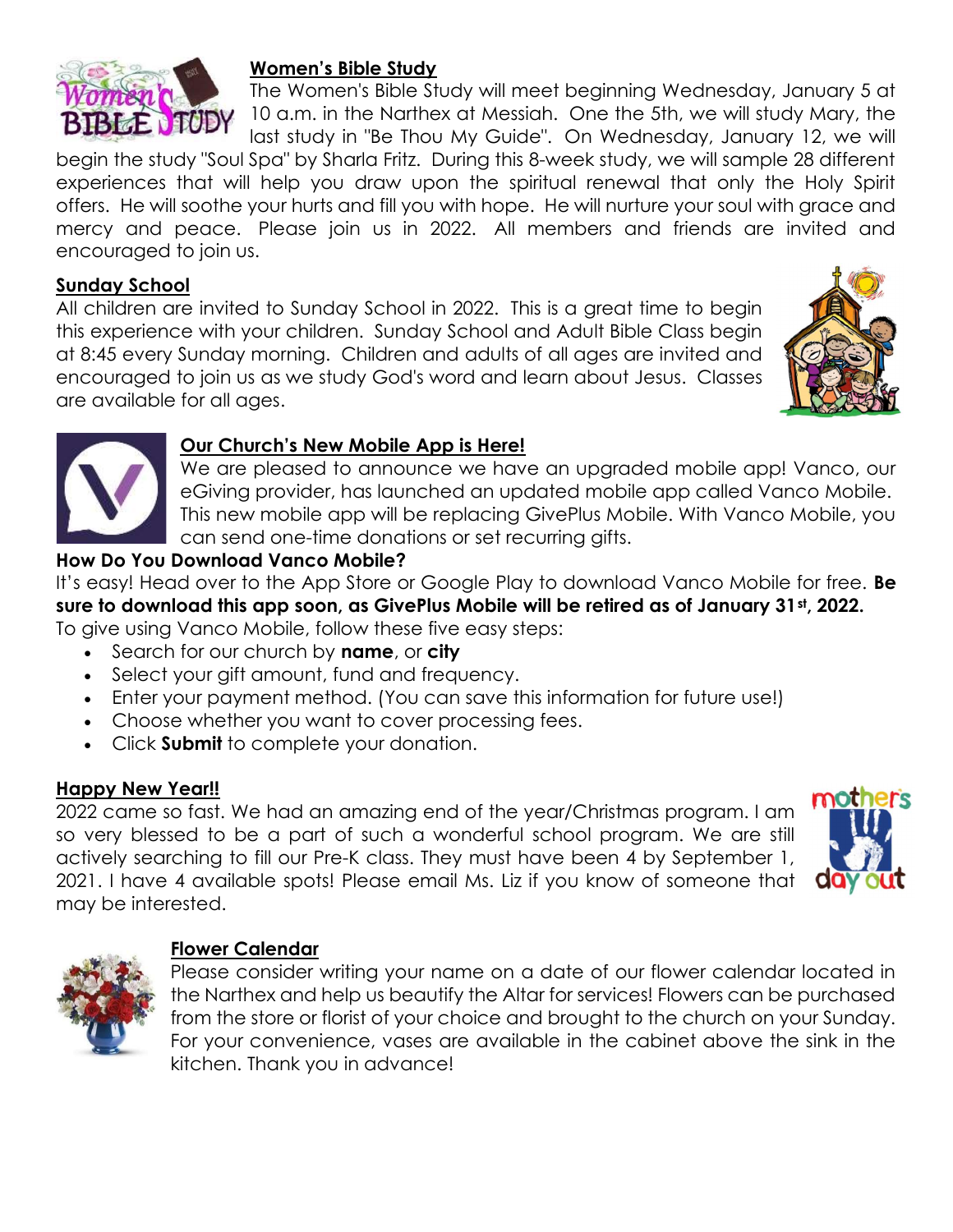

#### Altar Help

The signup sheet is on the fridge in the kitchen to with the communion ware on Sunday mornings. Volunteer now for monthly rotation, it is a very important part of every service. Laura Lopez is always ready to help you learn. This is for an

individual person or a family to assist in preparation for the service. Please consider this opportunity to serve your church and fellow believers.

#### LWML

Women of Messiah, our monthly meeting will be held on Tuesday, January 18th, at 7:00pm. Please make plans to attend!





#### Volunteers Needed

The Board of Elders is looking to fill the position of head usher. The head usher responsibility is to recruit, train, schedule, and remind ushers of their assignments for worship services. Pastor Herbert has agreed to

help with the training part. Messiah also needs as many members as possible to usher on a rotating basis. Ushering is a way to serve the Lord in a worship setting. It hopefully gives members another reason to attend worship more often. If you feel called to serve in this way, contact Pastor Herbert or Robert Kunkel.

#### Spotlight on Mite Grants

Propelling the Gospel - LAMP Ministry, Inc. - \$65,000 Lutheran Association of Missionary Pilots (LAMP) Ministry, Inc. has been using small aircraft to take the Gospel message to the Indigenous people in the most remote areas of northern Canada. Each year, hundreds of volunteer



missionaries from the United States travel to teach vacation Bible school to thousands of children in remote northern communities. LAMP's ministry is highly dependent on the two aircrafts that they use in order to get their missionaries to these places so they can bring the Gospel of Jesus Christ to those who so desperately need to hear the Good News. The aircraft has evolved over the years, and upgrades must be made to ensure safety and the ability for LAMP's missionaries and pilots to reach remote communities only accessible by air. Avionic instrument upgrades in the aircrafts are a costly investment. The Garmin GTX 345 model works best, not only with classical ground-based radar systems, but it also provides ADS-B input and output for both the American and Canadian/Aireon systems.

Educating Pastors in Africa - Mission Central - \$100,000 God is calling African men to become pastors. These men of faith know the culture and how best to share God's truth and the love of Christ in their native country. Matongo Lutheran Theological College, Kenya, East Africa, is a confessional Lutheran college of the Evangelical Lutheran Church in Kenya (ELCK), which is in Altar and Pulpit Fellowship with The Lutheran Church—Missouri Synod (LCMS). This theological college is in need of support funding. Grant funds will be used for pastoral education projects, including scholarships and seminary needs in Kenya, Togo West Africa, and Uganda, as well as general support of six missionaries — five pastors and one layman.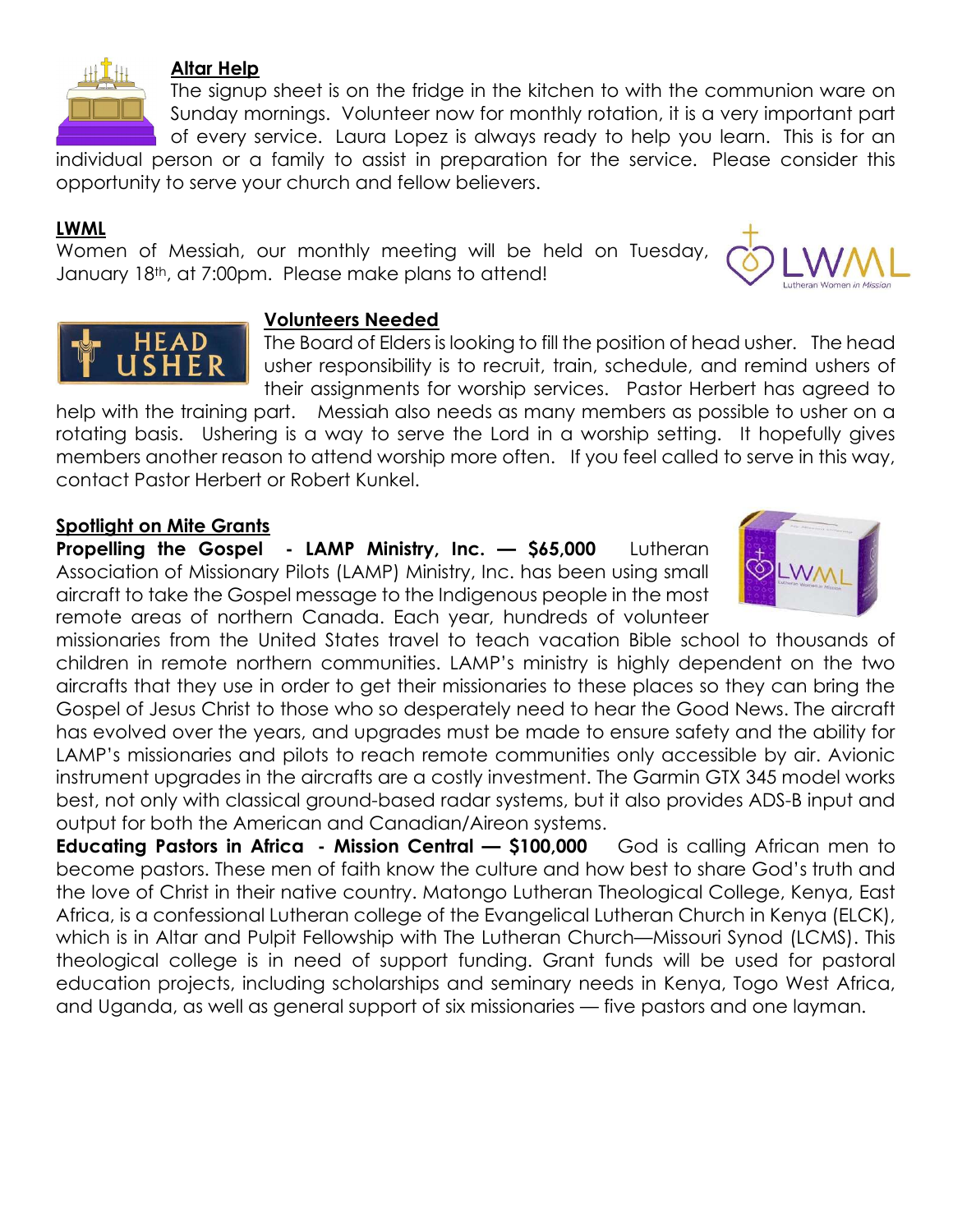## Council Meeting Minutes

November 18, 2021

The meeting was called to order by Vice President David Schrader. David gave an opening prayer. A quorum was present with the following in attendance-Judy Kunkel, David and Sharon Schrader, Evelyn and John Polen, and Marge and Noe Lopez. Since we don't have a Council Secretary, Judy Kunkel was appointed to take minutes.



The minutes of the October meeting were read. With a minor correction to the name of Mt. Olive Lutheran church, the minutes were approved.

Pastor's Report – none

Financial Secretary's report is attached.

Treasurer's Report is attached.

Evangelism Report-none

**Education Report-**Sharon Schrader reported that MDO has 33 children enrolled and for Thanksgiving, parents will be invited for songs, lunch with their children and pie provided by MDO. The Sunday School Christmas program will explain the story of the Candy Cane and is being directed by Erika Larson. The program will be during the service on Dec. 19<sup>th</sup>.

Trustee's Report- the chair was not present but the need to work on the leaky roof and steeple leak was discussed.

Fellowship report- Marge Lopez reported that we will have the Thanksgiving feast and Advent meals. Council members signed up to bring items for the second Advent meal.

**Stewardship Report** – John Polen will be helping on the Stewardship committee. A time and talent survey was discussed.

Youth Report - none

Vice President-David commended the Larson girls for ushering. More ushers are needed and women are welcome.

**President's report** – A discussion was held on the need for climate controlled storage. Several possibilities were discussed. A committee will be needed to look at options.

Old Business-none.

New Business was covered in the President's report.

With no further business, the meeting was adjourned with the Lord's Prayer. --**Judy Kunkel** 

Acting Secretary



Gary Roznovsky, LCDR – Naval Aviator – Alexandria, VA Cheyenne Wilson, HS School – USCG – Petaluma, CA Dillon Anderson, PFC – Fayetteville, NC Brandin Diamond, SSG – USAF – Deployed, Japan Cristopher Diamond, PV2 – USAC – Deployed, Korea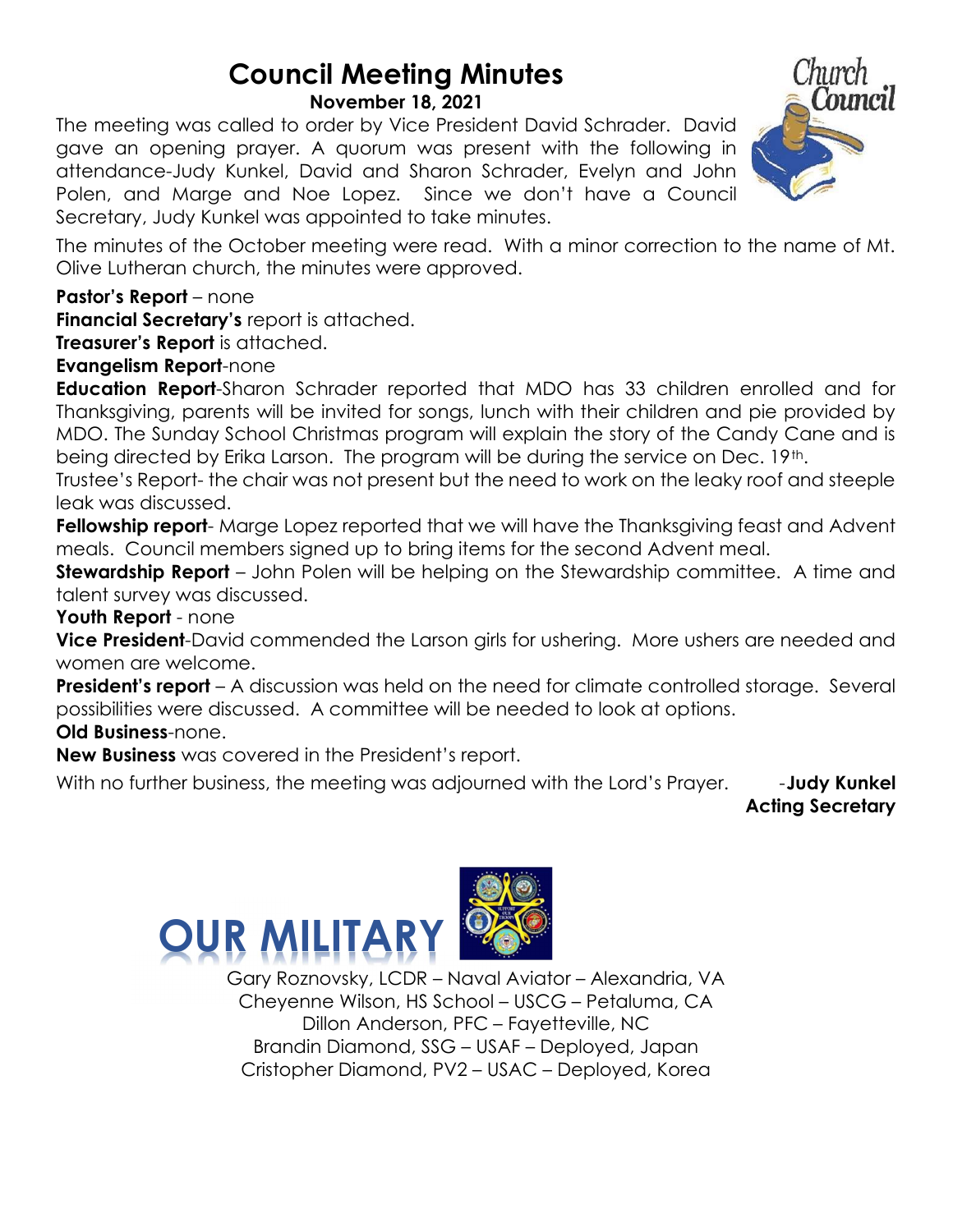#### Continued Prayers Requested For: Continued Prayers Requested For: Marlene DePau, Pastor Jim & Margaret Sturgis, William Bluntzer, Kathy Jennings, Pam Luckenbach, Louise Diamond, and Chris Phillips, Doug & Judy Wilson.

# MEETINGS

ELDER'S: Thursday, Jan. 6th – 7 pm **ELDER STUDY:** Thursday, Jan.  $13<sup>th</sup> - 7$  pm **LWML:** Tuesday, Jan.  $17<sup>th</sup> - 7$  pm **COUNCIL:** Thursday, Jan. 20<sup>th</sup> – 7pm

### January Servers

Elder: Jon Larson Acolyte: Whitney Larson Altar: Usher: